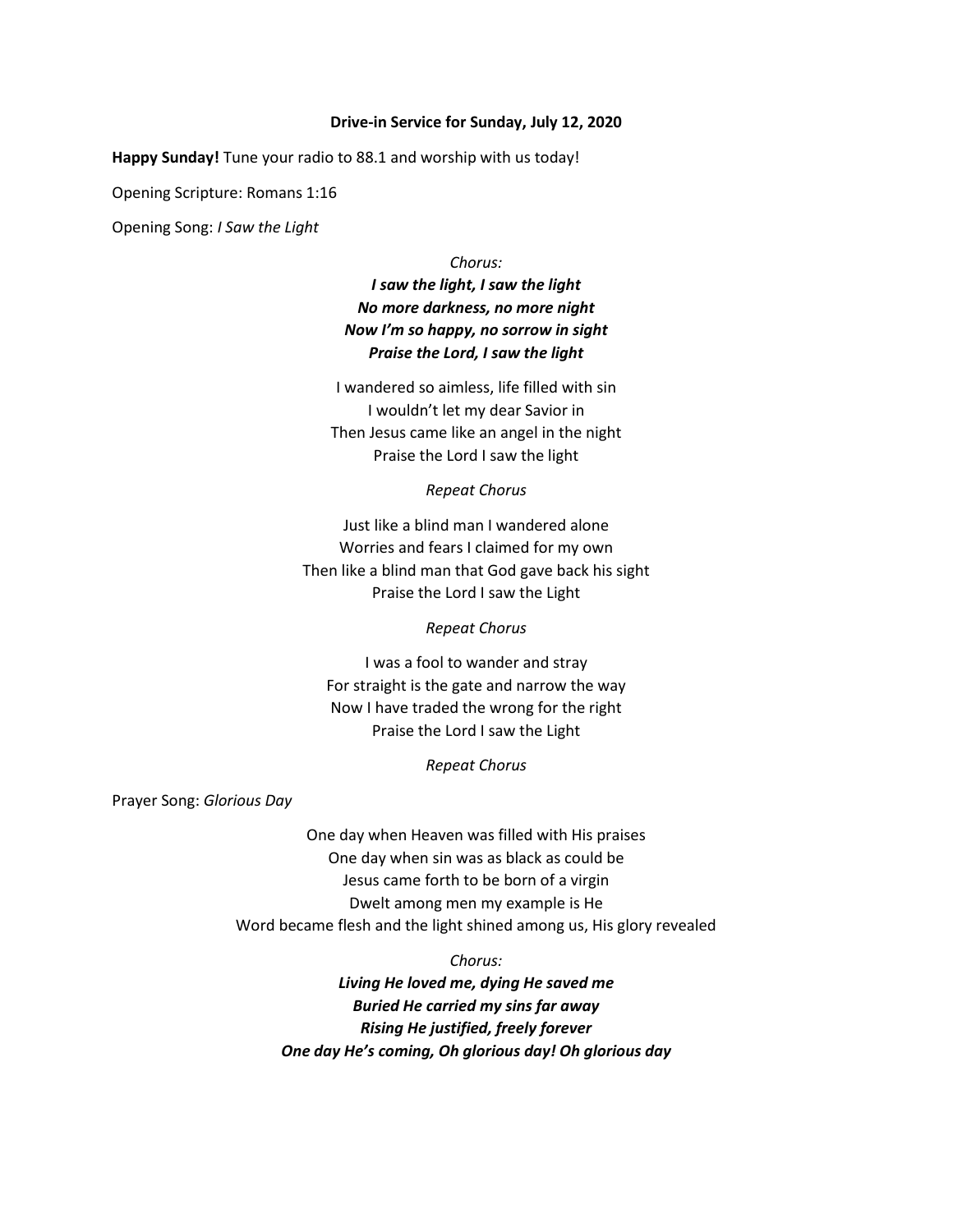One day they led Him up Calvary's mountain One day they nailed Him to die on a tree Suffering anguish, despised and rejected Bearing our sins, my redeemer is He Hands that healed nations, stretched out on a tree, He took the nails for me

# *Repeat Chorus*

One day the grave could conceal Him no longer One day the stone rolled away from the door Then He arose, over death He had conquered Now He's ascended, my Lord evermore Death could not hold Him, the grave could not keep Him from rising again

# *Repeat Chorus*

Oh Glorious day-ay, Oh Glorious Da-ay

One day the trumpet will sound for His coming One day the skies with His glory will shine Wonderful day my beloved One bringing My Savior, Jesus, is mine

# *Repeat Chorus*

Communion Meditation:

*Use this time to listen to the following song and partake as you feel led.*

## *Nothing but the Blood of Jesus (Instrumental) arranged by David Baroni*

## **Sermon: Step Up! – The Gospel**

## The power of Romans 1:16

- This is what makes Mark 1:1 such a provocative verse
- I. What Makes Mark 1:1 a Religious Bombshell
	- A. "Christ/Messiah"
		- 1. A title reserved not merely for Jewish kings, but Jewish Kings who were descendants of David
		- 2. "The" Messiah was the king of David's line who would restore God's Kingdom to prominence
	- B. What happens when "The" Messiah doesn't match up with "our" Messiah
		- 1. The Danger of 'My Jesus' "In the beginning God created man in His own image and man has been trying to repay the favor ever since." – Voltaire
		- 2. When Jesus doesn't meet our expectations we:
			- a. Reinvent Him
			- b. Misinterpret Him